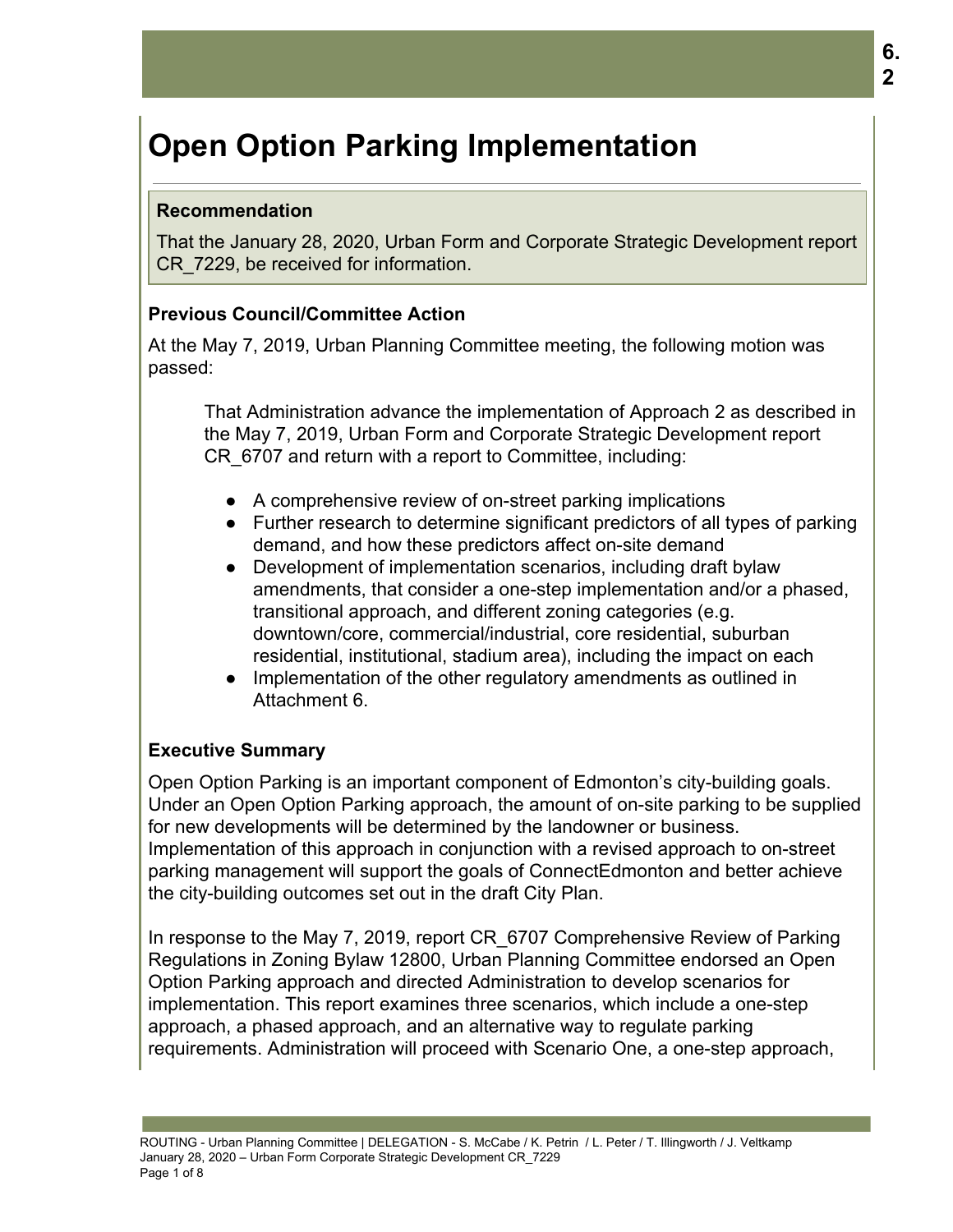because it removes barriers to development and supports the gradual transition to a more compact urban environment.

Additional information relating to parking demand predictors and on-street parking implications is provided. Parking demand is influenced by a variety of factors, many of which are beyond the municipality's control. Those factors then have an influence on the demand for on-site parking. A shift in the approach to on-street parking management is necessary to support the implementation of Open Option Parking.

# **Report**

In 2008 City Council commissioned a Parking Study. The Final Report was completed in 2010, and included several recommendations to change how parking is regulated and managed in Edmonton. More recently, the May 7, 2019 report CR\_6707 Comprehensive Review of Parking Regulations in Zoning Bylaw 12800 recommended a flexible, market-based approach to parking regulation.

These reports, which were developed after extensive consultation and research, identify that, while parking remains an important part of Edmonton's transportation system, the current minimum parking requirements are ineffective at matching supply and demand for parking spaces and have resulted in an oversupply of on-site parking. This oversupply of parking acts as a barrier to achieving the compact, walkable and vibrant urban environment envisioned in the draft City Plan. In addition, this study found that parking is supplied and utilized at rates that have no relationship with land use or neighbourhood context.

Open Option Parking seeks to achieve the right amount of parking by enabling businesses and landowners to supply the parking needed for their particular operations, activities and lifestyle. It is important to note that Open Option Parking does not mean "no parking", though it is possible a developer could provide no parking. Change will be gradual as sites are developed or redeveloped, and businesses and landowners have an interest in ensuring their parking needs are met.

Supporting the ability of Edmontonians to provide the right amount of parking on a site-by-site basis is one of the most influential Zoning Bylaw amendments that can be made to ensure the urban form envisioned by the emerging City Plan policy can be realized. It is also consistent with the philosophy of flexibility, simplicity and ease of use that underpins the Zoning Bylaw Renewal project.

#### **Predictors of parking demand and effect on on-site parking utilization**

How parking is supplied, priced, and used impacts every aspect of the way people live, work and move around. As part of the May 7, 2019 report CR\_6707 Comprehensive Review of Parking Regulations in Zoning Bylaw 12800, Administration identified that most Edmonton parking sites are underused and not meeting the optimal utilization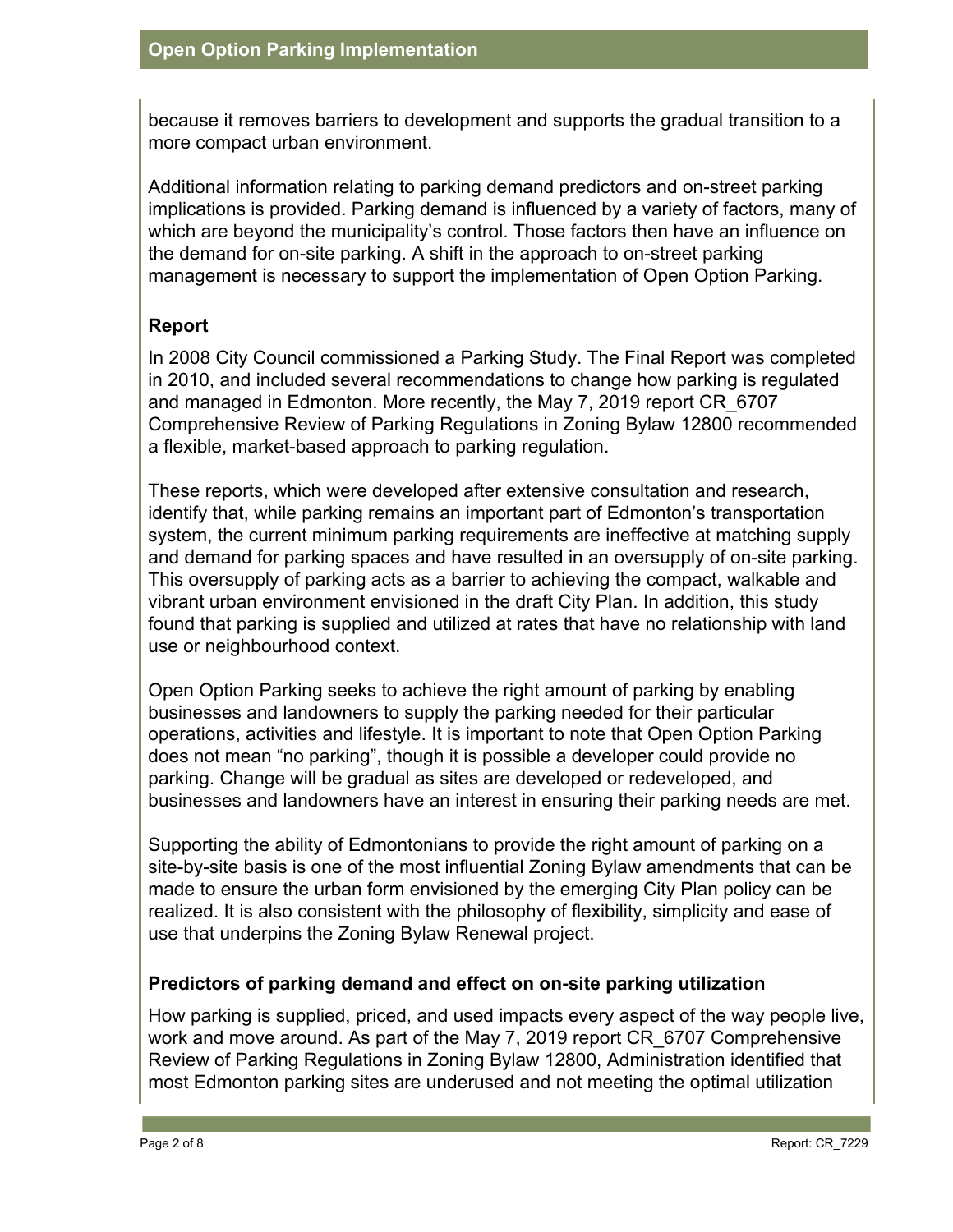target rates of 80 to 90 percent. There are numerous decisions that feed into demand for parking, including: transportation mode choice; the value and purpose of the trip and other personal choices; the desirability of the destination; and parking management interventions. These predictors of demand are explored in Attachment 1.

Open Option Parking is intended to address this mismatch of demand and supply, and enable those who are most familiar with their own parking needs to choose the amount supplied. For example, developers may procure detailed market studies and sales data to inform them of how much parking people will use and pay for. Other nation-wide chain businesses typically have corporate standards that include the amount of desired parking. As a result, parking supply would be tailored to the use, tenants and context in a more effective way than the one-size-fits-all approach currently in use by the City. This is especially important as parking policy has implications for the success of local businesses, neighbourhood walkability, and housing affordability.

#### **Implementation Scenarios**

There are multiple implementation scenarios that could be developed to achieve Open Option Parking. Administration has prepared three scenarios for consideration, which are described in Attachment 2.

#### Scenario One: Full implementation of Open Option Parking

A one-step approach to implementing Open Option Parking, previously presented in the May 7, 2019 report CR\_6707 Comprehensive Review of Parking Regulations in Zoning Bylaw 12800, removes on-site minimum parking requirements and strengthens requirements for the size and layout of parking spaces and the design and landscaping of parking lots. An Open Option approach to parking provision will improve choice for Edmontonians, remove barriers to economic development, support climate resilience, and is more likely to result in the "right amount" of parking for a site. The one-step implementation is supported by the data analysis, creates administrative efficiencies during the development review process and keeps regulations simple and predictable. This is Administration's preferred approach. Details of the bylaw changes resulting from Scenario One are found in Attachment 3.

#### Scenario Two: Phased approach to Open Option Parking

This is a multi-step approach that transitions to full implementation of Open Option Parking over a defined period of time, based on established milestones. The first phase would remove minimum on-site parking requirements in walkable, transit-supportive areas (such as the Main Streets Overlay, Business Improvement Areas, and City Centre geographies). Future phases of this approach will incrementally expand the geographic areas for Open Option parking until it is fully implemented across the city.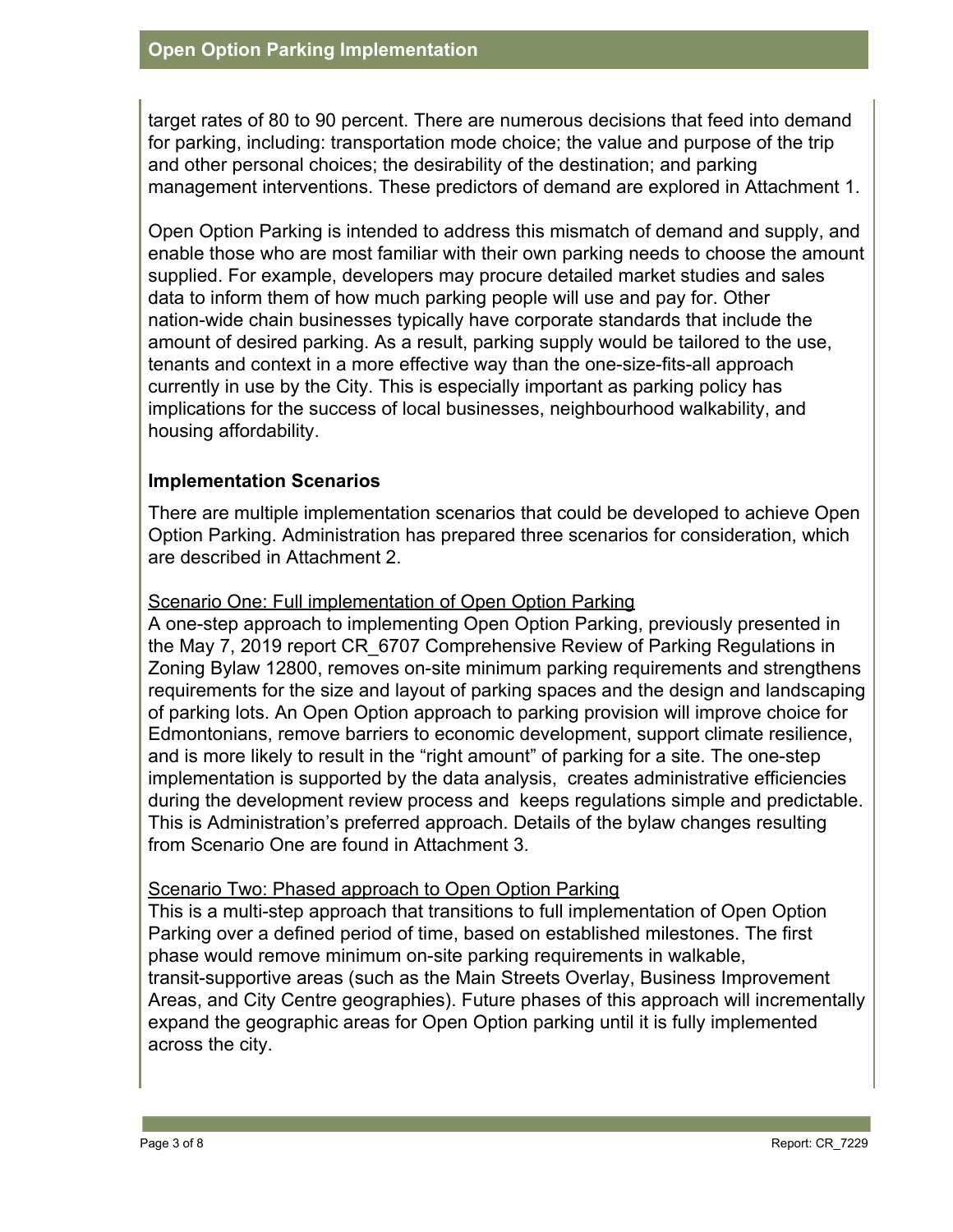While a phased approach may help to manage some of the risks associated with change, it creates additional complexity, uncertainty and inequity among developers and Edmontonians. Parking requirements would vary depending on the location of a given site in relation to the new parking boundaries and would shift over time through future phases. A phased implementation requires additional administrative resources for further research, analysis, and engagement, and administrative efficiencies would not be realized until full implementation is achieved. This phased approach is explored further in Attachment 2 and details of the bylaw changes resulting from Scenario Two are found in Attachment 4.

#### Scenario Three: Zone-based parking minimums

This scenario considers parking requirements alongside other regulations within a particular zone (e.g., residential, commercial, or industrial). Using this approach, existing minimum parking requirements for each use would be deleted and replaced by a blended parking rate for each of the new zones to be created through the Zoning Bylaw renewal. The blended rate would be based on the general purpose of the zone, typical lot sizes, design and landscaping requirements, and context in the city. Some zones may have no minimum parking requirements. This approach focuses on the overall intent and purpose of the zone rather than the use of a particular building.

While this approach has the potential to support more balanced site planning, it will require additional research, analysis and engagement and will defer the parking discussion to the Zoning Bylaw Renewal. Moreover, it results in a one-size-fits-most approach to parking regulation that suffers from similar limitations as the City's existing parking requirements and will not realize the administrative efficiencies offered by one-step implementation. Details of the bylaw changes resulting from Scenario Three are found in Attachment 5.

All three scenarios incorporate the changes recommended in Attachment 6 of the May 7, 2019 report CR\_6707 Comprehensive Review of Parking Regulations in Zoning Bylaw 12800 and are summarized under the "Other Regulatory Amendments" section heading.

# **On-Street Parking Implications**

On-street parking is a public asset, a key City service, and an important part of the transportation system. Historically, on-street parking in Edmonton has been readily available in most areas at no charge with the exception of high demand locations. Where on-street parking management has been required, a variety of tools have been developed and implemented to achieve policy objectives.

Changes to on-site parking may impact the amount of on-street parking that the City is required to actively manage. In the event that the "right amount" of parking is not provided on-site, which occurs under current regulations, Administration has the ability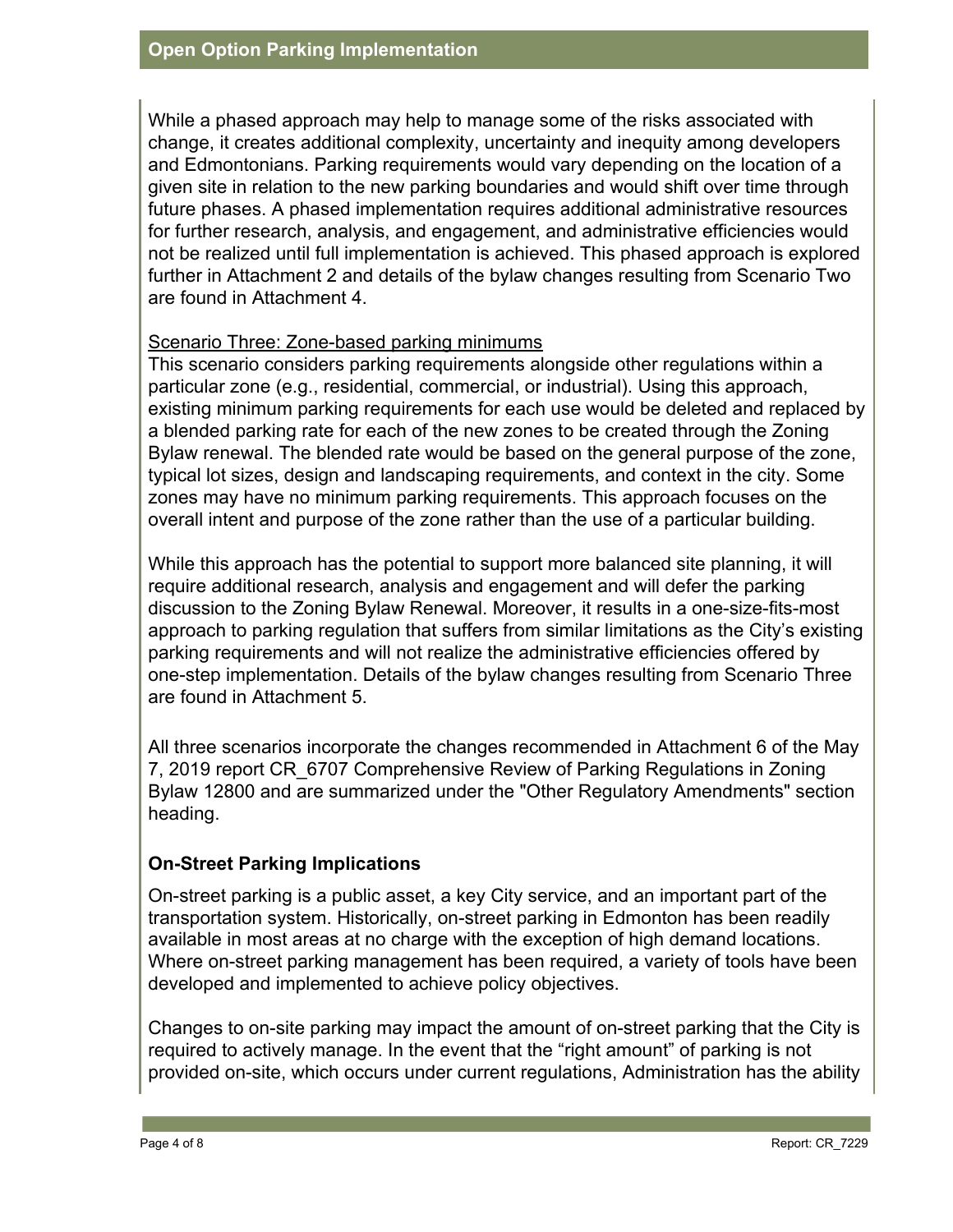to manage supply and demand constraints in specific areas through measures such as paid parking and time-limited parking. However, the supply of on-street parking is fixed, and while parking management can influence behaviour and manage congestion, it cannot increase parking supply.

A shift to Open Option Parking will require a revised approach to the historic purpose and role of on-street parking and its management. This will enable the City to better align the provision and management of on-street parking with the City's strategic direction to support more compact and walkable urban places.The revised approach to on-street parking is supported by a draft City Plan direction that proposes to "manage parking and curbside space as a strategic public asset." A review of the residential on-street parking program including potential policy development will be undertaken in 2020. This review will enable further conversations about parking and the role it plays within the City's vision and operations to be undertaken.

Attachment 6 provides a detailed overview of current tools the City uses to manage on-street parking. The attachment also deliberates the implications that Open Option Parking - Scenario One has for on-street parking management approaches and resourcing. The shift to Open Option parking alongside a changing culture for parking management will create some challenges. An ongoing focus on the long term city-building objectives, alongside sustained investment in supporting these policies and services will be required to support cultural change.

# **Other Regulatory Amendments**

At the May 7, 2019 Urban Planning Committee meeting, the Committee directed Administration to advance amendments to improve the overall clarity, structure and readability of the on-site parking rules.

These rules are incorporated into each of the draft bylaws attached to this report and include the following:

- Allow shared parking between uses and sites;
- Allow Development Officers to request a Transportation Demand Management plan as part of development review;
- Require vehicle parking access from the lane, where a lane exists;
- Improve the standard for parking lot design, and better mitigate the parking lot impacts between different sizes of parking lots;
- Create an alternate method of calculating vehicle parking requirements for persons with physical disabilities and bicycle parking requirements, in absence of standard vehicle parking requirements;
- Reduce the loading space requirements; and
- Simplify the structure of the parking schedule, with fewer places to look for the parking regulations.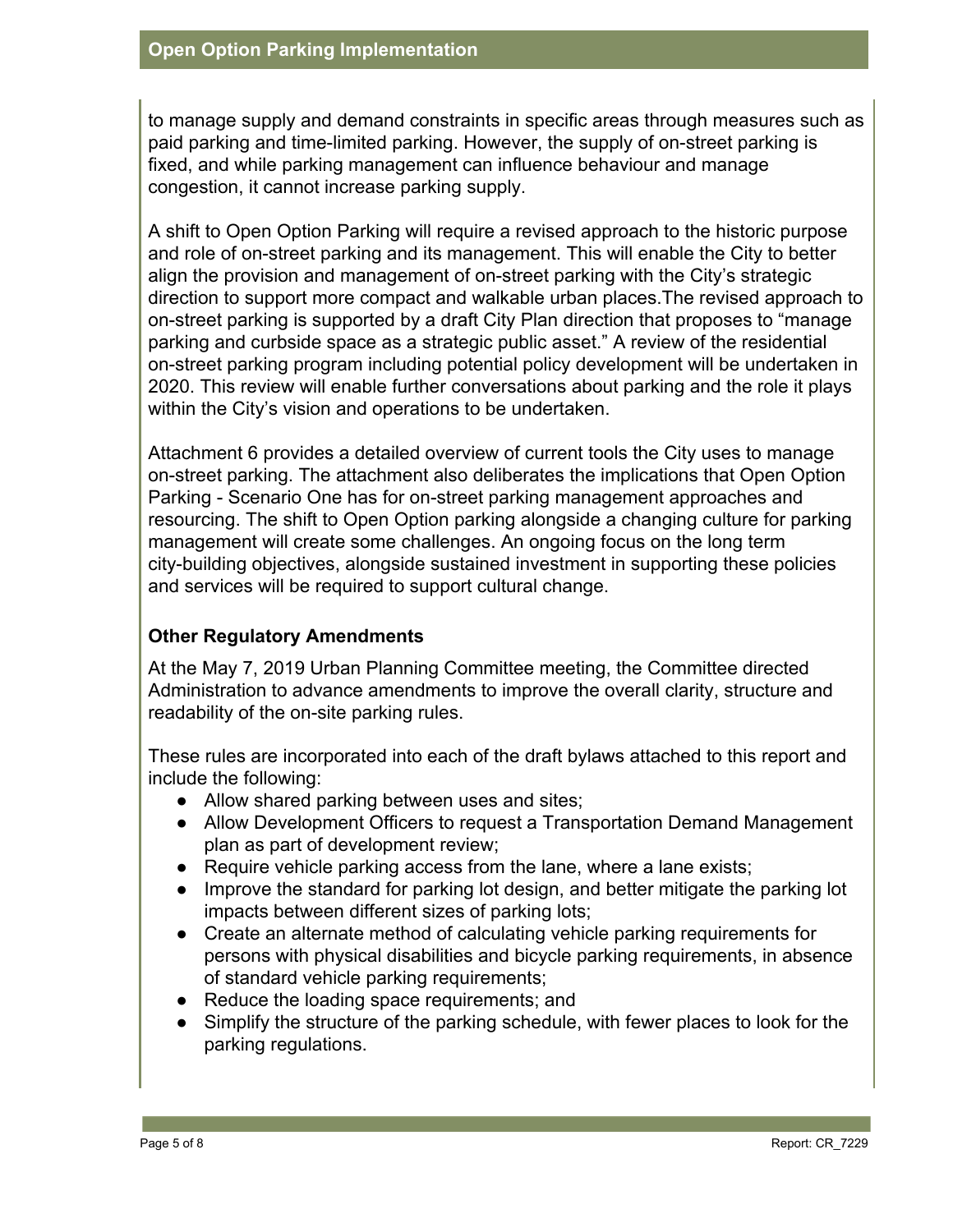For all Open Option Parking scenarios, regulations around parking stall size, access, and landscaping are retained. The minimum requirements proposed to be removed or reduced only affect the quantity of parking spaces that are required.

# **Scenario One**

Administration will proceed with Scenario One - full, one-step implementation of Open Option Parking. Scenario One improves choice for Edmontonians, reduces barriers to economic development, supports climate resilience, and has the potential to transform Edmonton's urban form through gradual, incremental change toward a more compact, urban environment. One-step implementation creates administrative efficiencies and keeps regulations simple and predictable. Transformative change comes with risk but can deliver significant long term benefit.

Administration recognizes the importance of preparing and supporting change to Edmontonians and city builders. In addition to the public engagement completed for the review of parking regulations (2018-2019), additional communication will be important to manage the change associated with the one step implementation of Open Option Parking.

Communication and engagement have been robust and ongoing through the work of the City Plan, a cohesive strategy to guide and navigate future growth in Edmonton. The Zoning Bylaw Renewal project, combined with updates to the on-street parking management program, will provide additional opportunities for communication about open option parking. To allow for these opportunities to align the City's approach to on-street parking management, implementation of Scenario One will proceed to Public Hearing in Q3 2020 for Council's consideration.

# **Financial / Budget Implications**

For all three scenarios, budget for public communication and education is required to support implementation and manage change. Scenario One is covered by the current budget. Implementing Scenarios Two or Three will require an analysis of work and resources to determine budget needs. If these Scenarios are advanced, Administration will return to Urban Planning Committee with budget implications.

Further impacts to parking management budgets are likely to occur as the Open Option Approach is implemented. Administration will conduct further analysis on a resourcing approach to support the on-street parking management review and will report to Urban Planning Committee in 2020 with a recommended approach.

# **Next Steps**

In order to support the implementation of Scenario One, Administration will: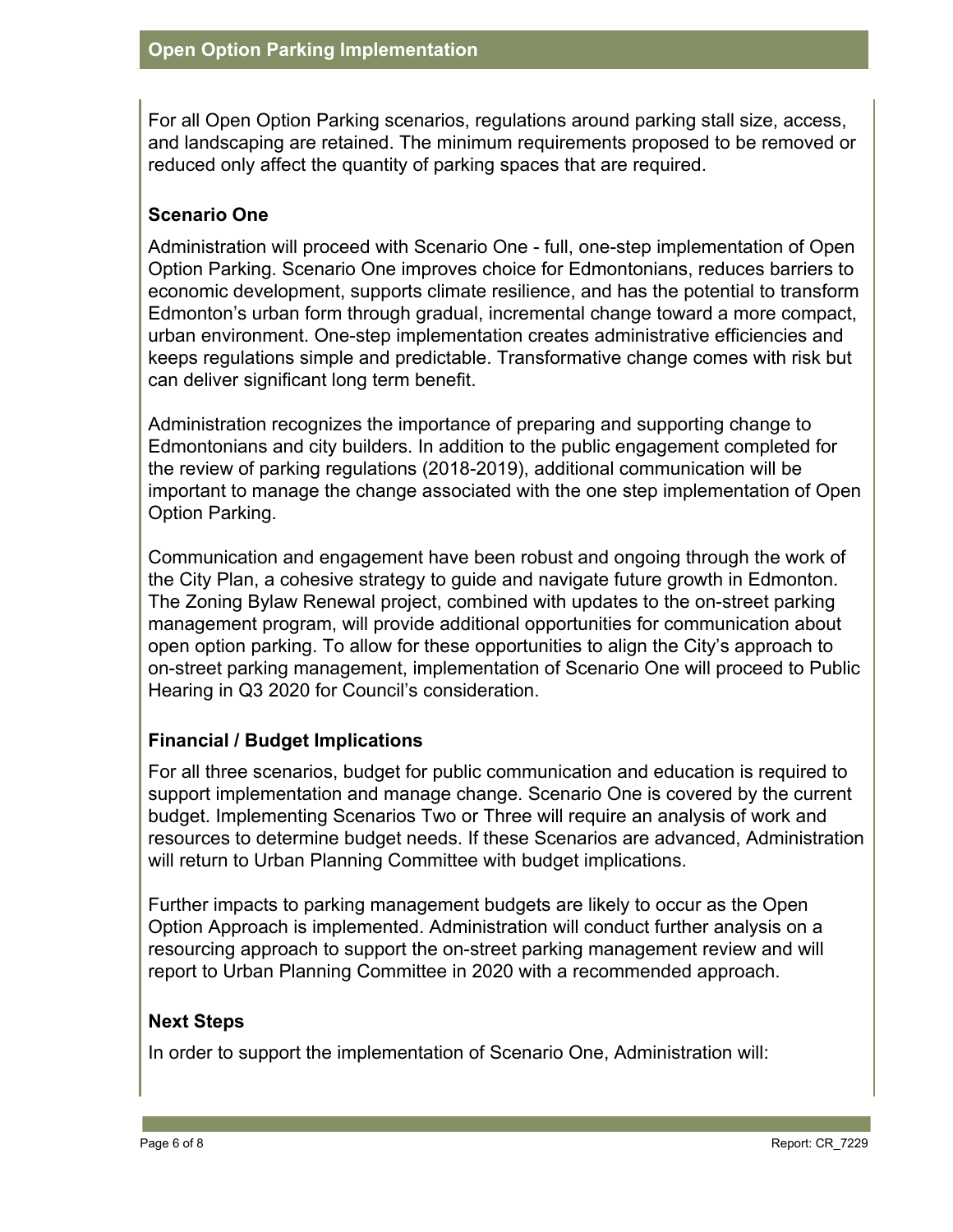- 1. prepare a Charter Bylaw to implement Scenario One Full Open Option Parking, as generally outlined in Attachments 2 and 3 of the January 28, 2020, Urban Form and Corporate Strategic Development report CR\_7229, and return to City Council Public Hearing in the third quarter of 2020, and
- 2. undertake a review of the on-street residential parking program and operations, and return to Urban Planning Committee in quarter one, 2021 with recommendations.

# **Public Engagement**

This report builds on the extensive public engagement undertaken as part of the May 7, 2019, Urban Form and Corporate Strategic Development report CR\_6707 Comprehensive Review of Parking Regulations in Zoning Bylaw 12800. This includes engagement with residents, development industry, community leagues, business improvement areas, the Accessibility Advisory Committee, a Values and Priorities survey of over 800 Edmontonians, and a Preferred Options survey receiving over 4,100 responses.

A draft of this report was circulated to the Edmonton Federation of Community Leagues, Urban Development Institute - Edmonton Region, Canadian Homebuilders' Association - Edmonton Region, Commercial Real Estate Development Association (NAIOP), Infill Development in Edmonton Association, all community leagues, and more than 800 individuals on the project email list. The report was also available online and advertised through the Evolving Infill and Building Edmonton newsletters.

Administration received a total of 16 responses to the draft report: seven from residents, six from the development industry, and four from community leagues. Response from the development industry was positive and supportive of Scenario One. The responses from community leagues and residents were mixed, ranging from full support to opposition based on concerns about report methodology and findings; impacts of on-street parking congestion; insufficient enforcement of parking infractions; or general skepticism of the goal of a more walkable Edmonton.

| Corporate Outcome(s): Edmonton is attractive and compact |                                                                                                                              |            |            |  |  |
|----------------------------------------------------------|------------------------------------------------------------------------------------------------------------------------------|------------|------------|--|--|
| Outcome(s)                                               | Measure(s)                                                                                                                   | Result(s)  | Target(s)  |  |  |
| The city is attractive                                   | Edmontonians'<br>Assessment:<br>Well-designed<br>Attractive City (% of<br>survey respondents<br>who agree/strongly<br>agree) | 53% (2017) | 55% (2018) |  |  |

# **Corporate Outcomes and Performance Management**